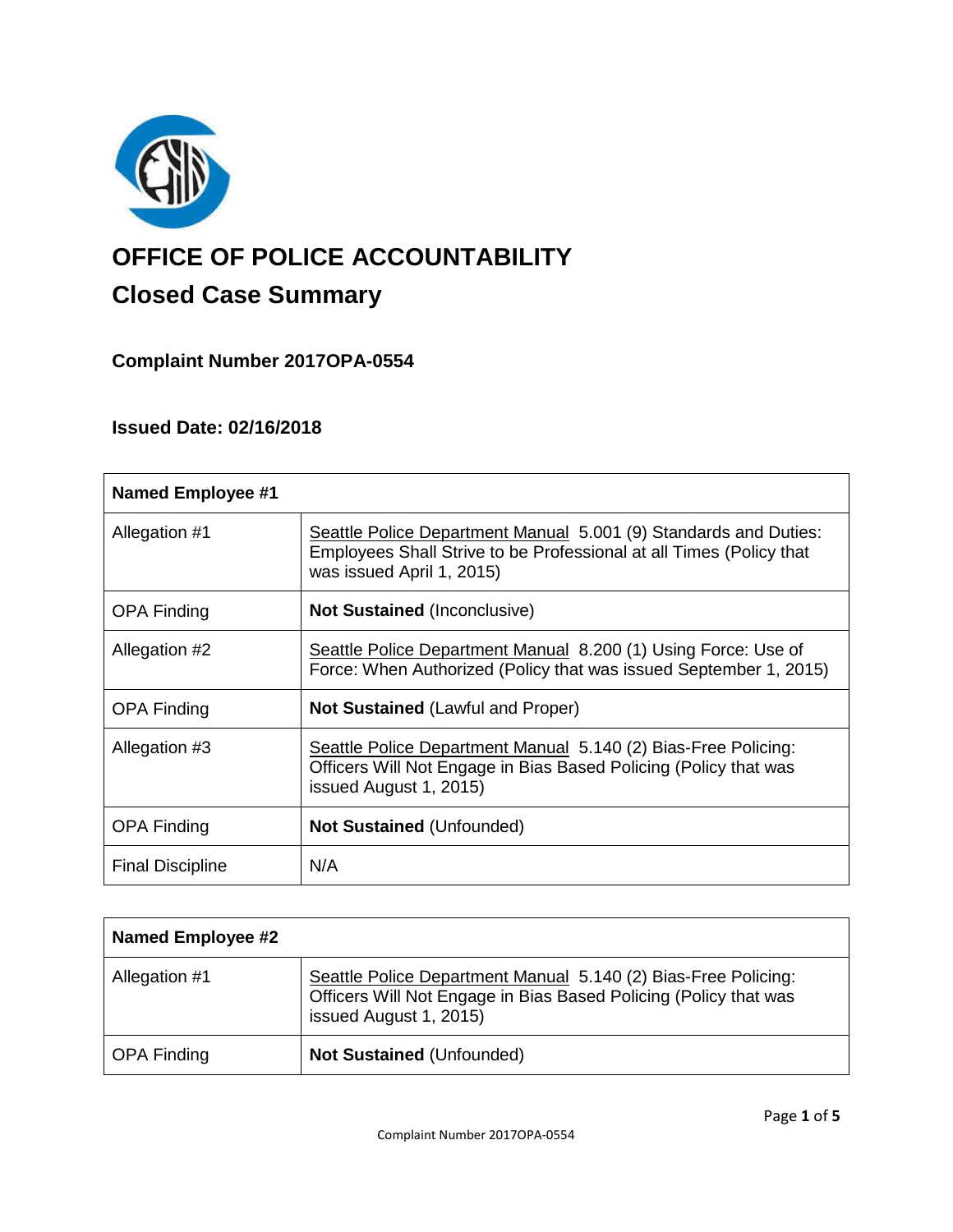| <b>Final Discipline</b> | N/A |
|-------------------------|-----|
|-------------------------|-----|

#### **INCIDENT SYNOPSIS**

The complainant encountered the Named Employee at her home, which was a crime scene.

#### **COMPLAINT**

The complainant alleged that during an incident in 2016, she was subjected to excessive force and was treated rudely by Named Employee #1. The complainant also alleged that Named Employee #1, as well as unknown officers, engaged in biased policing.

# **INVESTIGATION**

The OPA investigation included the following actions:

- 1. Review of the Complaint
- 2. Search for and review of all relevant records and other evidence
- 3. Review of Use of Force Investigation documents
- 4. Interviews of SPD employees

# **ANALYSIS AND CONCLUSION**

SPD Policy 5.001-POL-9 requires that SPD employees "strive to be professional at all times." The policy further instructs that "employees may not engage in behavior that undermines public trust in the Department, the officer, or other officers." (SPD Policy 5.001-POL-9.)

The complainant alleged that an officer rudely told her that she needed to go sit in her vehicle until the investigation into the shooting was concluded. The complainant confirmed that she was trying to access her home. Given that her home was a crime scene, the officers were permitted to prevent her from doing so in order to maintain the integrity of the scene and the potential evidence contained therein. As such, to the extent Named Employee #1 told the complainant to not access the scene, he would have been justified in doing so.

The complainant further indicated that she told the officers that she was the owner of the home and that she had been asked to come to the scene. She stated that, in response, the officers were abrupt and rude.

There was no ICV of the interaction between the complainant and Named Employee #1, so the OPA Director could not determine the exact substance of their conversation and whether or not the tone or manner in which he interacted with her was unprofessional.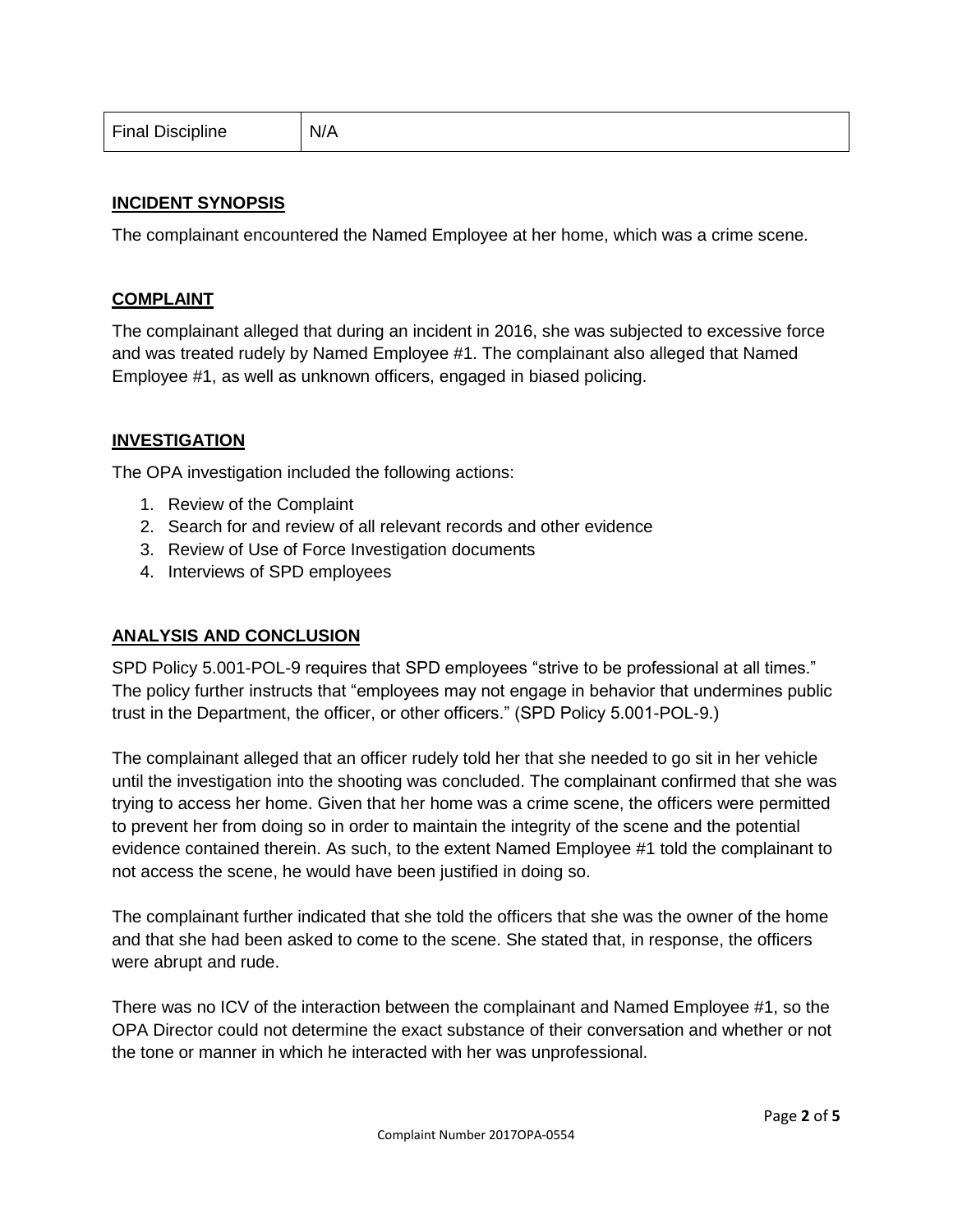Named Employee #1 reported that the complainant pushed him to get past him and struck him multiple times while flailing her arms. Named Employee #1 stated that, based on her physical conduct and to keep her out of the crime scene, he pushed her away from him. As a result, the complainant tripped, falling to the ground and hitting her head. The complainant indicated that she was pushed to the ground, but she did not admit to pushing or striking Named Employee #1. A witness sergeant and witness detective claimed that they observed the incident and their descriptions of the force were consistent with Named Employee #1's account. None of the witnesses identified by the complainant and who made themselves available for OPA interviews observed the force.

SPD Policy 8.200(1) requires that force used by officers be reasonable, necessary and proportional. Whether force is reasonable depends "on the totality of the circumstances" known to the officers at the time of the force and must be balanced against "the rights of the subject, in light of the circumstances surrounding the event." (SPD Policy 8.200(1).) The policy lists a number of factors that should be weighed when evaluating reasonableness. (See id.) Force is necessary where "no reasonably effective alternative appears to exist, and only then to the degree which is reasonable to effect a lawful purpose." (Id.) Lastly, the force used must be proportional to the threat posed to the officer. (Id.)

The weight of the evidence in this case suggested that the force occurred as described by Named Employee #1. The complainant argued that she was the homeowner of the residence in which the shooting had occurred and she thus should not have been prevented from entering the taped-off scene. However, once the scene was secured, the complainant had no right to entry without permission from law enforcement.

With regard to reasonableness, Named Employee #1 was legally justified in preventing the complainant from entering the scene. When she refused to comply with orders to stop doing so, he was permitted to step in front of her with his body. When she tried to push by him and struck him while flailing her arms, he was permitted to push her back to prevent her from continuing to do so. As articulated by Named Employee #1, he believed that the force was necessary to prevent the subject from entering the scene and to prevent a further physical assault. Based on the evidence, the OPA Director could not find this belief to have been unreasonable. Lastly, a push backwards was proportional to the push and strikes by the complainant. Even though the complainant fell down, it did not appear that the push was particularly forceful. Named Employee #1 did not otherwise strike the complainant or use anything other than minor force.

The OPA Director wondered, however, whether there might have been better ways to deal with this incident. The complainant was a 70-year-old woman who owned the home in which a shooting had occurred and wanted to get inside to make sure that no one was harmed. Even if she was not obeying officers' commands and pushed and hit Named Employee #1 with her flailing arms, perhaps there might have been other options rather than pushing an elderly woman causing her to fall to the ground. However, SPD policy instructs that "force must be judged from the perspective of a reasonable officer on the scene, rather than with the 20/20 vision of hindsight." (SPD Policy 8.200(1).) Even if the OPA Director believed that there might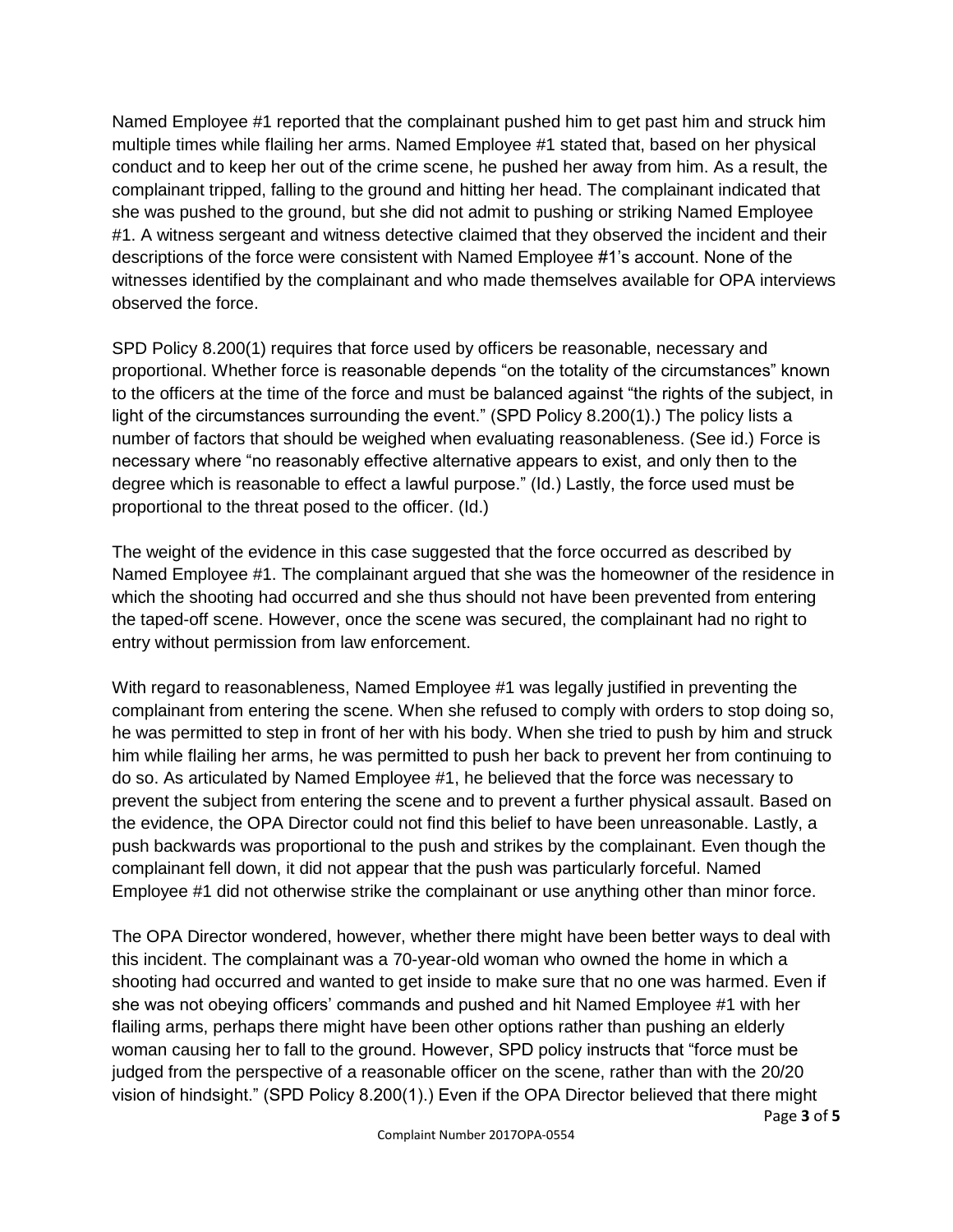have been options available to Named Employee #1 other than pushing the complainant, second guessing his decision in this manner was inconsistent with the dictates of the policy.

For the above reasons, the OPA Director found that the force used was reasonable, necessary, and proportional, and was thus consistent with policy.

While the OPA Director found the force used to have been within policy, he had concerns with the decision by Named Employee #1's chain of command to classify the incident as a de minimis or Type 1 use of force, as well as with aspects of the investigation of the force.

First, it seemed clear from Named Employee #1's statement that he pushed the complainant which caused her to stumble backwards over uneven pavement and to fall down. She then hit her head on a light pole and complained of injuries to her head. Given these circumstances, and particularly given the potential of a head injury to a 70-year-old woman, the OPA Director believed that this incident should have been investigated as a Type 2 use of force. Even if the exact mechanism of the fall was not conclusively determined, Named Employee #1's supervisors should have investigated the use of force as a Type 2 as a precautionary matter. Second, due to the fact that there was a potential head injury, the OPA Director believed that this incident should have been at least screened with the Department's Force Investigation Team. However, the officers failed to do so. Third and last, a witness sergeant performed the sergeant's screening of the force even though he was also a witness to the force or at least the immediate aftermath of the force and the complainant's fall. A sergeant that was not a potential witness to the force, rather than the witness sergeant, should have been tasked with the review. Moreover, this potential conflict should have been but was not identified and called out by the chain of command.

SPD policy prohibits biased policing, which it defines as "the different treatment of any person by officers motivated by any characteristic of protected classes under state, federal, and local laws as well other discernible personal characteristics of an individual." (SPD Policy 5.140.) This includes different treatment based on the race of the subject. (See id.)

Based on the OPA Director's review of the record, he did not find any evidence that Named Employee #1 engaged in biased policing. According to Named Employee #1, he took law enforcement action against the subject because she was trying to access a crime scene, she did not listen to officers' orders to stop doing so, and she pushed and struck Named Employee #1. Named Employee #1 explicitly stated that he did not treat her differently based on her race.

While the complainant alleged that she was treated unfairly by the officers because of her race, there was simply no evidence in the record supporting such a conclusion. The OPA Director noted that none of the witnesses to the incident identified by the complainant indicated to OPA that biased policing occurred. (See Richelle Gregory OPA Interview; see also Peggy Steck OPA Interview.) Moreover, one of those witnesses told OPA that while she did not believe that the complainant had acted maliciously on the date in question, she did not think that the officers did anything wrong. (See Peggy Steck OPA Interview.)